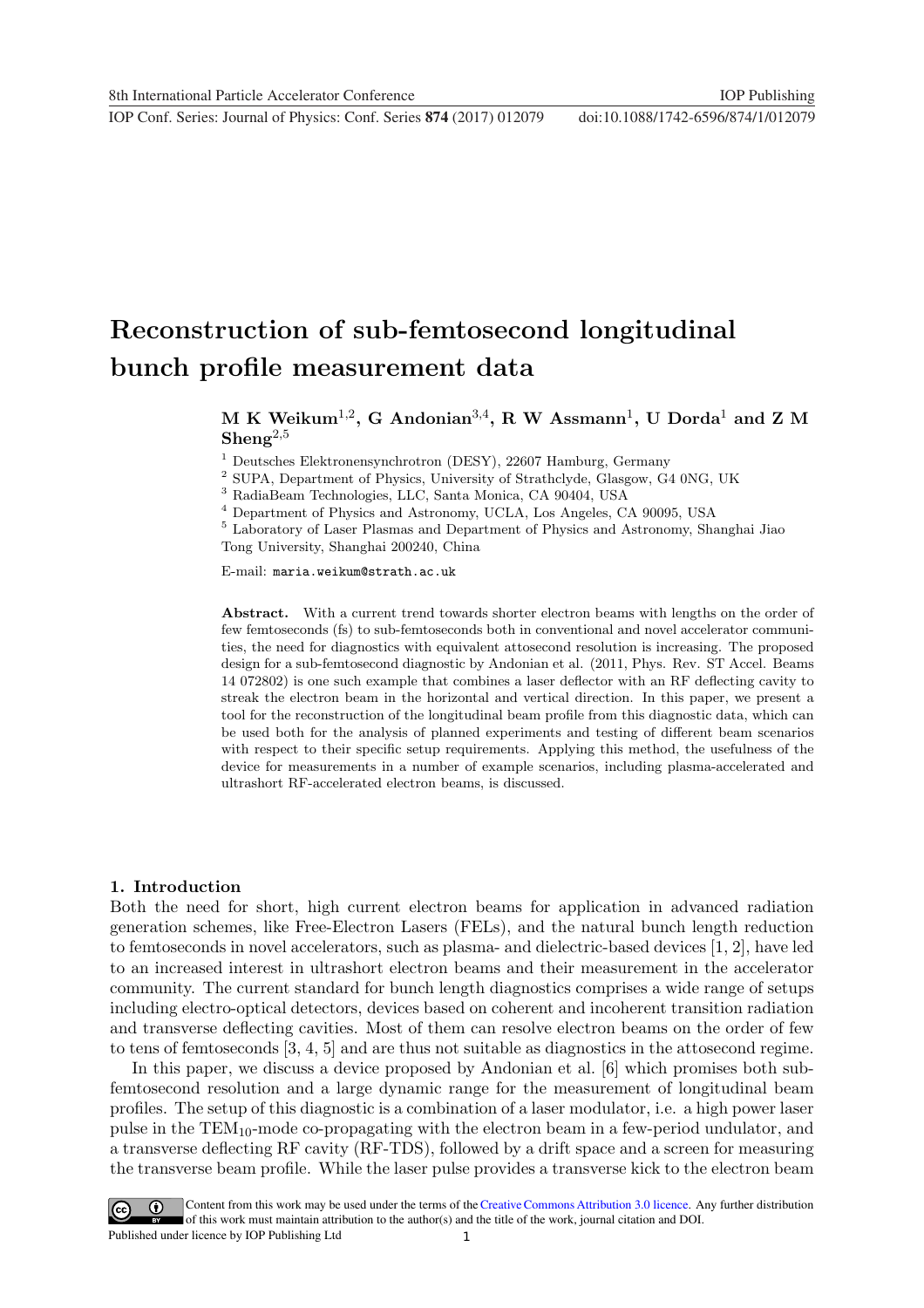**1234567890** IOP Conf. Series: Journal of Physics: Conf. Series **874** (2017) 012079 doi :10.1088/1742-6596/874/1/012079 8th International Particle Accelerator Conference **IOP** Publishing

in the undulator, the strength of which has a sinusoidal dependence on the longitudinal position within the beam, the deflecting cavity behind additionally streaks the beam in the orthogonal direction. In the following drift space, the transverse kicks are converted into offsets in the horizontal and vertical directions, respectively, and the longitudinal beam profile is imprinted in the trace of the signal on the screen.

As derived in [6], the angular modulation of the beam by the laser modulator in x and the deflector in y based on the longitudinal beam coordinate  $s_0$  is given by

$$
x' = x'_0 + S_{LM} \sin (ks_0)
$$
  
\n
$$
y' = y'_0 + S_{rf}k_{rf}s_0
$$
\n(1)

where  $k = 2\pi/\lambda$ ,  $k_{rf} = 2\pi/\lambda_{rf}$  are the laser and RF wavenumbers, respectively, and  $S_{LM} \propto B\lambda_u \sqrt{P_L}/\gamma^2$  and  $S_{rf} \propto eV_{rf}/\gamma$  are the streaking strengths of the laser modulator and deflecting cavity. B and  $\lambda_u$  are the undulator peak magnetic field and period,  $P_L$  is the laser power,  $V_{rf}$  the deflecting voltage and  $\gamma$  is the Lorentz factor of the electron beam. The temporal resolution of the measurement is determined by the laser modulator and can be estimated based on the strength of this streaking:

$$
\Delta t = \frac{\epsilon}{\sigma_x c S_{LM} k} \tag{2}
$$

with  $\epsilon$  the beam geometric emittance and  $\sigma_x$  its rms size in x. In comparison to the RF-TDS alone, the resolution of the full diagnostic hence benefits from streaking at optical instead of radio frequencies, while the second deflector acts to avoid signal overlaps due to the shorter streaking wavelength.

## 2. Bunch profile reconstruction



Figure 1. Flow chart of the algorithm used to reconstruct the longitudinal electron beam profile from a screen image of the sub-fs diagnostic.

In order to recover information about the longitudinal bunch length and profile from the screen image measured behind the sub-fs diagnostic setup, a reconstruction tool was developed, the algorithm for which is described in Figure 1. After re-calibrating the image vertically with the streaking strength of the deflecting cavity, a sinusoidal curve is fit to the screen signal and the longitudinal beam profile is calculated based on integration of the data along this fit.

The resolution calculated in Equation (2) is, due to the sinusoidal dependence of the streaking effect, only valid for the linear sections of the signal, whereas around the turning points it is limited to that of the RF-TDS and hence difficult to reconstruct correctly at the sub-femtosecond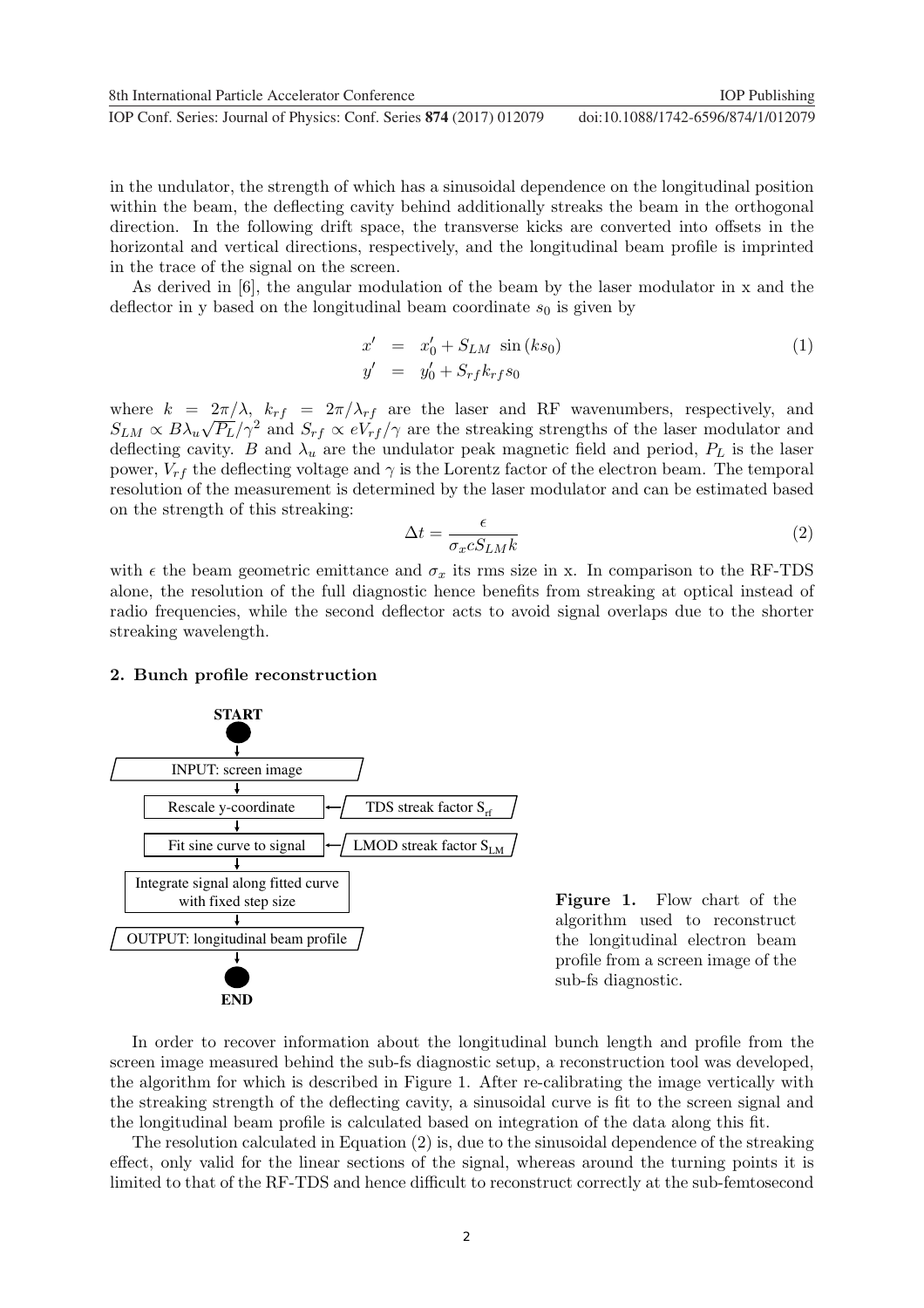level. The recovery mechanism thus also includes a feature to combine multiple screen images; if taken at a slightly different phase in the laser modulator, as would naturally occur in an experiment due to jitter, the position of the beam along the sinusoidal screen pattern changes and so the high resolution reconstructions of different parts of the beam can be combined to an overall higher quality beam profile.

Figure 2 provides an example of the reconstruction options of the developed tool: while subfigure a) depicts a measurement example of the screen image, Figure 2 b) presents the application of the algorithm with the original beam shape as the black dotted line and the reconstructed profile based on multiple (single) shots at random phase as the blue solid (red dotted) line. Not only is the error in length and distance of the microbunches around 3 % and less, one can also clearly see the improvement in the reconstructed profile, particularly the shape of the microbunches, using multiple shots.



Figure 2. Reconstruction of an electron beam of  $15 \mu m$  rms length consisting of  $2 \mu m$  long microbunches at 5 m distance. The reconstructed values are 15.55 m for the full rms beam length,  $1.94 \mu m$  for the microbunch length and  $5.00 \mu m$  for the average microbunch distance. a): transverse beam distribution at the imaging screen with a sinusoidal fit overlaid; b): original beam distribution (dashed black) and recovered profiles based on a single sub-fs diagnostic measurement (dotted red) and five measurements with slightly varying laser phase (solid blue).

## 3. Application to ultrashort electron beams

Whereas previous studies have focused on applying the sub-fs diagnostic scheme to electron beams with longer overall pulse duration, but very fine substructures [6, 7], such as produced for example in FELs, in the following an application of this diagnostic to ultrashort beams in the sub-femtosecond regime is discussed. To this effect, simulations with the particle-tracking code ELEGANT [8] were performed to create sample diagnostic images that could then be analysed with the newly developed beam profile reconstruction routine.

The test case that has been simulated here is that of an RF-accelerated electron bunch from the planned SINBAD facility [9] with around 200 attoseconds rms duration, the exact properties of which are shown in Table 3. The latter also describes the design parameters for the diagnostic setup which have been chosen in order to fulfill the laser modulator resonance condition, while minimising the theoretical device resolution based on Equation (2). Note that due to the electron bunch length being shorter than half a laser wavelength in this setup, the beam is resolved over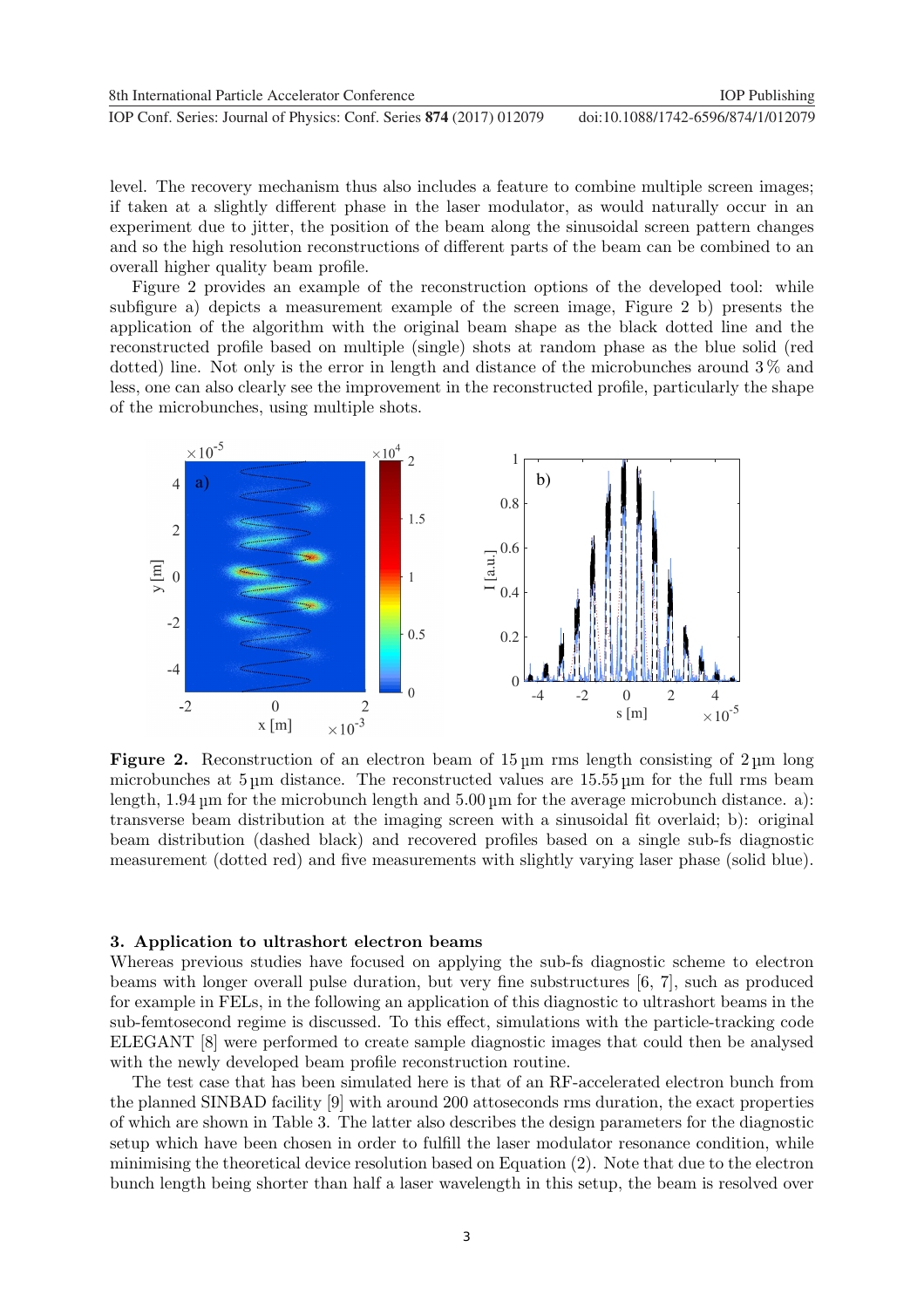a single turn on the screen and the streaking in y is thus in principle not necessarily required. Moreover, the profile can be reconstructed in a single shot without loss in resolution.

Table 1. Design parameters for a test analysis of an ultrashort sample beam from the SINBAD facility at DESY with the sub-fs diagnostic.

| Beam energy                      | $(150.70 \pm 0.38)$ MeV                     |
|----------------------------------|---------------------------------------------|
| Beam rms duration                | $6.32 \times 10^{-8}$ m                     |
| Beam geometric emittance in x,y  | $0.72 \,\mathrm{nm}$ , $0.66 \,\mathrm{nm}$ |
| Laser power                      | 350 GW                                      |
| Laser wavelength                 | $10.3 \,\mathrm{\upmu m}$                   |
| Undulator peak field             | 1.354T                                      |
| Undulator period, no. of periods | $6 \,\mathrm{cm}$ , 3                       |
| Deflector voltage, wavelength    | $12\,\mathrm{MV},\,2.6\,\mathrm{cm}$        |
|                                  |                                             |

Despite an expected resolution on the order of  $1.48 \times 10^{-8}$  m, a large error above 50% was found in the reconstructed beam duration. This is likely due to the large initial beam size and divergence on the order of  $100 \mu m$  and  $10 \mu rad$ , respectively. As the final transverse beam distribution on the screen is composed of contributions from the initial transverse beam profile as well as the streaked longitudinal profile, a smearing effect of the pattern on the screen and hence an increased reconstruction error are observed if the initial beam distribution is too large. By using a collimator (radius  $50 \,\mu$ m) in front of the laser modulator, though, the transverse beam properties can be improved. The results of the bunch profile simulation with the collimator are shown in Figure 3. The rms beam length in this case can be recovered with an error of 4.6 % improving upon the results gained from reconstruction with the deflecting cavity alone by a factor of around 20. One drawback of using a collimator is the significant reduction of the propagated beam charge to about  $9\%$  of the initial value of  $2.8\,\mathrm{pC}$ . Considering this charge loss as well as the relatively small size of the beam at the final measurement point, a high resolution imaging setup is necessary to resolve the beam.

A more challenging application for the diagnostic setup could be for plasma-accelerated electron beams which typically have bunch lengths on the order of one to few femtoseconds, yet a large correlated energy spread and geometric emittance of a few nanometers. While in theory the required resolution should be achievable with a medium strong streaking effect and smearing of the screen signal could be controllable through beam collimation, an important limitation in this case is likely the energy spread. Detailed simulations with a test beam show that an increased energy spread up to a few percent leads to a deterioration of the reconstructed beam quality. For a spread above around 5 %, the screen signal further becomes strongly distorted and unrecoverable. The cause for this effect is two-fold: on the one hand, the dependence of the streaking strength in x and y on electron energy, as shown in Equation (1), also results in smearing of the screen profile features with increasing spread. On the other hand, the momentum compaction effect of the undulator, quantified as  $R_{56} = 2N_u\lambda$  (with  $N_u$  the number of undulator periods and  $\lambda$  the laser wavelength), causes a change in the length of the bunch during propagation in the laser modulator which can affect the final recovered beam profile. For ultrashort beams the latter is particularly dominant and can occur already at low values of energy spread. In order to avoid significant compression or stretching of a plasma-accelerated beam in the undulator, possible solutions could be the use of an extremely short, single period undulator in order to minimise the undulator  $R_{56}$  effect or a tapering of the undulator in order to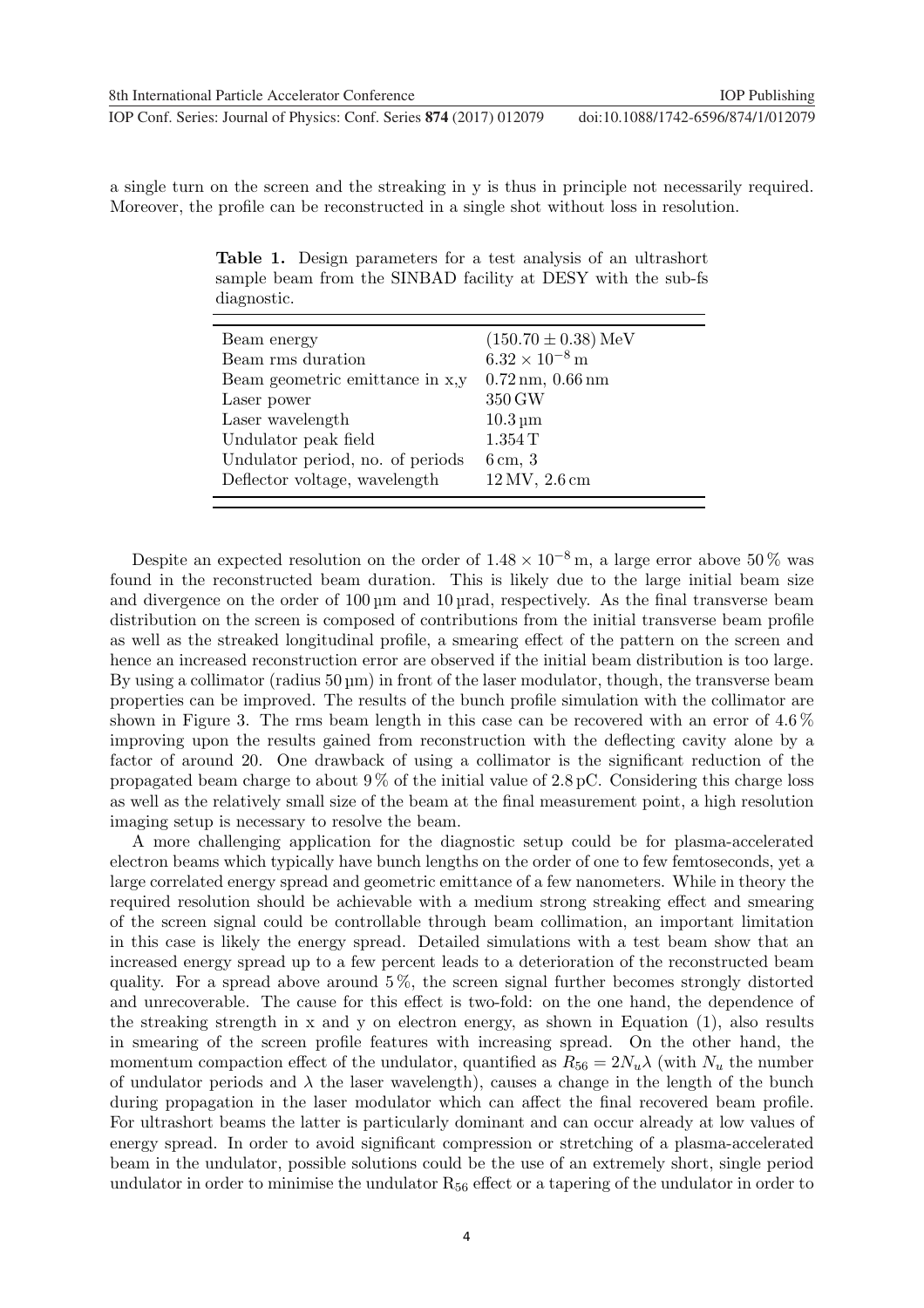**1234567890** IOP Conf. Series: Journal of Physics: Conf. Series **874** (2017) 012079 doi :10.1088/1742-6596/874/1/012079



Figure 3. Reconstructed SINBAD beam with an rms beam length of  $6.03 \times 10^{-8}$  m (solid black) overlaid by the normalised initial beam profile (dashed red). The blue, shaded region shows the profile error, estimated based on the uncertainty in the fitting coefficients of the reconstruction algorithm.

compensate the energy chirp. Both options, however, require further study and will be reported on in the future.

## 4. Summary

A beam profile reconstruction tool for a sub-femtosecond longitudinal beam diagnostic based on streaking with a laser modulator and deflecting cavity was presented and its capability demonstrated, among others with improved performance due to the combination of data from multiple shots. It was further applied to the study of ultrashort beams in the attosecond regime with the sub-fs diagnostic setup. While the required design parameters are at the edge of currently available technology, possible example cases of high resolution bunch profile measurements with RF- and plasma-accelerated beams were presented. Initial beam transverse properties and energy spread were defined as two main limiting factors in reconstruction quality in the ultrashort regime. Future studies will extend the application of this diagnostic device to more challenging ultrashort electron beam accelerator setups, in particular also for the AXSIS (Frontiers in Attosecond X-Ray Science: Imaging and Spectroscopy) project at SINBAD [2].

## Acknowledgments

This work is funded by the European Research Council under the European Union's Seventh Framework Programme (FP/2007-2013) / ERC Grant Agreement n. 609920.

#### References

- [1] Lundh O et al. 2011 Few femtosecond, few kiloampere electron bunch produced by a laser-plasma accelerator Nat. Physics 7 219-22
- [2] Kaertner F X et al. 2016 AXSIS: Exploring the frontiers in attosecond X-ray science, imaging and spectroscopy Nucl. Instr. Meth. A 829 24-9
- [3] Berden G et al. 2007 Benchmarking of electro-optic monitors for femtosecond electron bunches Phys. Rev. Lett. 99 164801
- [4] Behrens C et al. 2014 Few-femtosecond time-resolved measurements of X-ray free-electron lasers Nat. Commun. 5 3762